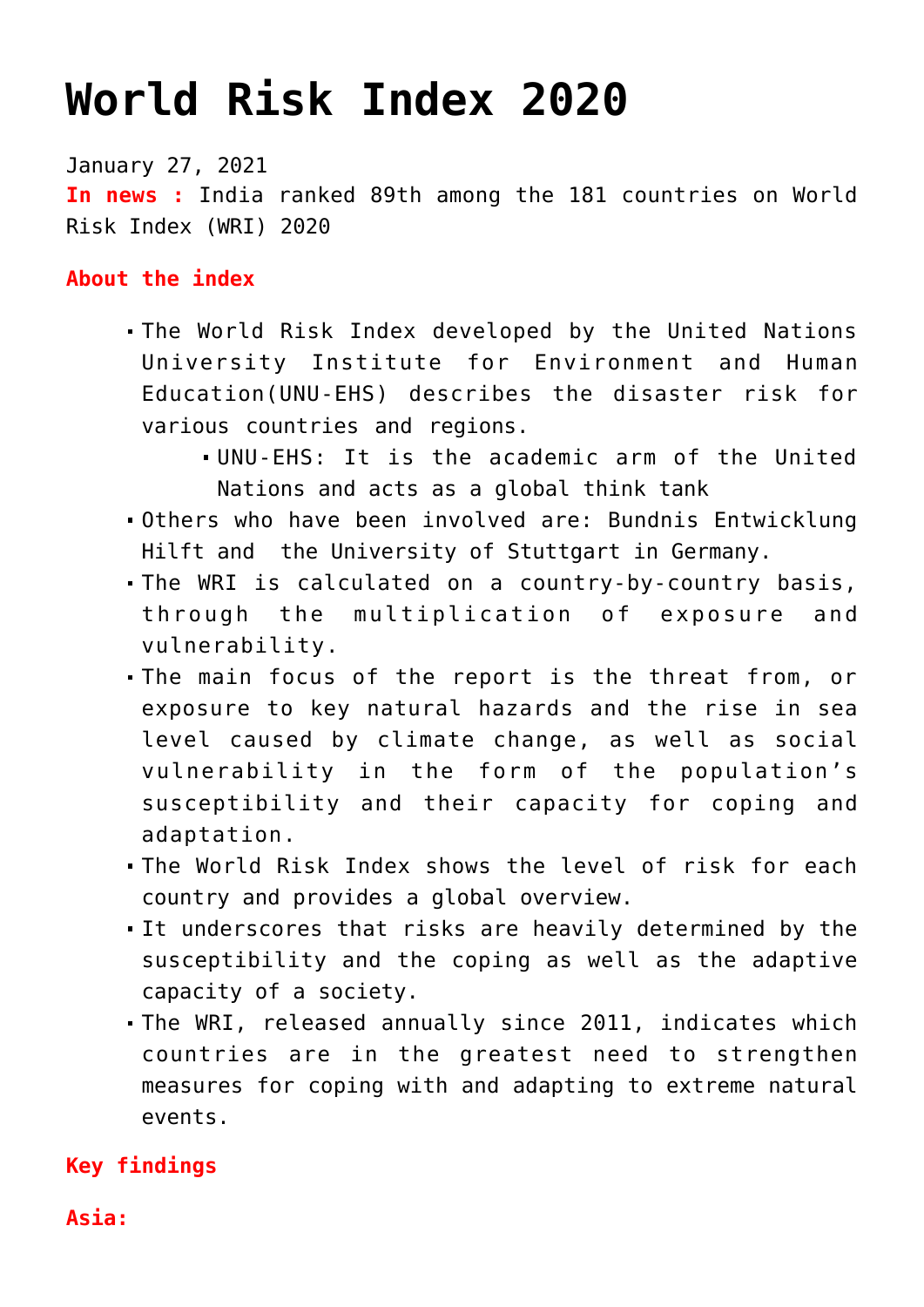- India and other south Asian nations did improve their ranking marginally in the World Risk Index during the course of a year.
- Bhutan improved its ranking the most, followed by Pakistan.
- However, all south Asian countries had slipped on their ability to adapt to the reality of climate emergency, a comparison with the World Risk Index 2019 showed.
- All south Asian countries fared poorly in the 2020 index (as compared to 2019) on strengthening their abilities to prepare and adapt to extreme events

| Country         | <b>Global rank in World</b><br><b>Risk Index 2020</b> | <b>Global rank in World</b><br>Risk Index 2019 |
|-----------------|-------------------------------------------------------|------------------------------------------------|
| Afghanistan     | 57                                                    | 55                                             |
| Bangladesh      | 13                                                    | 10                                             |
| Bhutan          | 152                                                   | 143                                            |
| India           | 39                                                    | 85                                             |
| <b>Maldives</b> | 171                                                   | 169                                            |
| Nepal           | 121                                                   | 116                                            |
| Pakistan        | 37                                                    | 80                                             |
| Sri Lanka       | 74                                                    | 75                                             |

## **Africa:**

#### **Oceania and small Islands:**

- The index showed that **Oceania was the continent most at risk,** followed by Africa and the Americas.
- Vanuatu was the country with the highest disaster risk worldwide. It was followed by Tonga and Dominica.
- Small island states, especially in the South Pacific and the Caribbean, were disproportionately represented among high-risk countries, due to their high exposure to extreme natural events. These also included countries at risk from the rise in sea level as a result of global